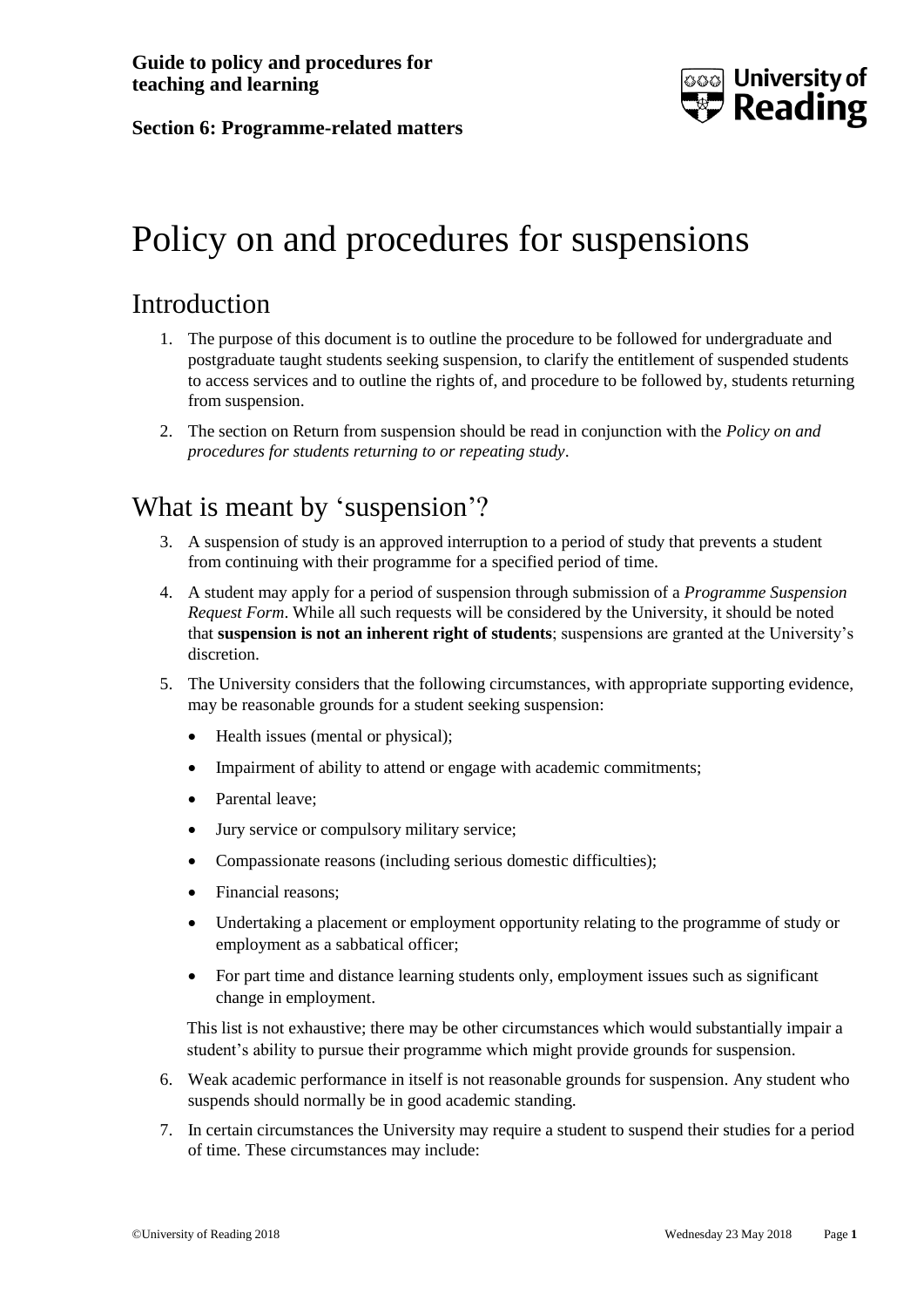- Suspension pending re-assessment (where the student does not repeat any teaching but must pass an assessment(s) before progressing. They are referred to as suspended 'assessment only');
- Non-payment of tuition fees;
- Disciplinary reasons (following the application of the *Student Disciplinary Procedure* available in the current year's calendar which can be found at: [http://www.reading.ac.uk/internal/Calendar/\)](http://www.reading.ac.uk/internal/Calendar/);
- Non-engagement with study (in accordance with the *Policy on and procedures relating to student academic engagement and fitness to study*);
- Reasons relating to fitness to study (in accordance with the *Policy on and procedures relating to student academic engagement and fitness to study*), including where continuing to study is considered by the University not to be in the best interests of the student, the University or the University community because the student is not fit to do so;
- Reasons relating to fitness to practise (in accordance with the *Fitness to Practise* procedures). This may include immediate suspension from a placement pending investigation; and
- Reasons relating to non-engagement with the requirements for annual re-enrolment.

### Procedure for suspensions

- 8. The maximum period, over the course of a programme, for which a student may suspend their studies is normally 24 months, excluding periods of suspension pending investigation for fitness to practise and for suspension pending assessment or re-assessment approved by the University Special Cases Sub-Committee, University Awarding or Progression Boards.
- 9. A period of suspension is normally granted for one academic year, although permission may sometimes be granted for shorter periods. If a student is suspended for a continuous period longer than 12 months, full-time students would normally be required to repeat the previous year of the programme.
- 10. Conditions may be imposed which the student will have to meet before return from suspension will be permitted. These requirements will be confirmed in writing to the student with details of deadlines by which the student must have met the conditions.
- 11. Programmes of study are subject to change and any student who is suspended is normally required, when resuming their studies, to undertake the programme of study of the cohort which they are joining. This may be subject to a different programme specification.

#### **Students requesting permission to suspend**

- 12. If a student is considering suspension, they should in the first instance discuss this option with their Personal Tutor. If suspension appears to be a reasonable course of action, the student should be referred for further guidance to the:
	- Student Support Coordinator or Henley Business School Teaching & Learning Officer for advice on the suspension process and regarding tuition fee liability;
	- [Immigration Advice Service](http://www.reading.ac.uk/internal/student/international-students/stdserv-international-immigration.aspx) for advice on Tier 4 visas:
	- Accommodation team for advice on moving out of University accommodation.
- 13. A student is not normally permitted to begin a period of suspension during the summer term or the August examination periods.

There may be additional local restrictions which limit suspensions in Schools; such local restrictions must be approved by the Teaching & Learning Dean.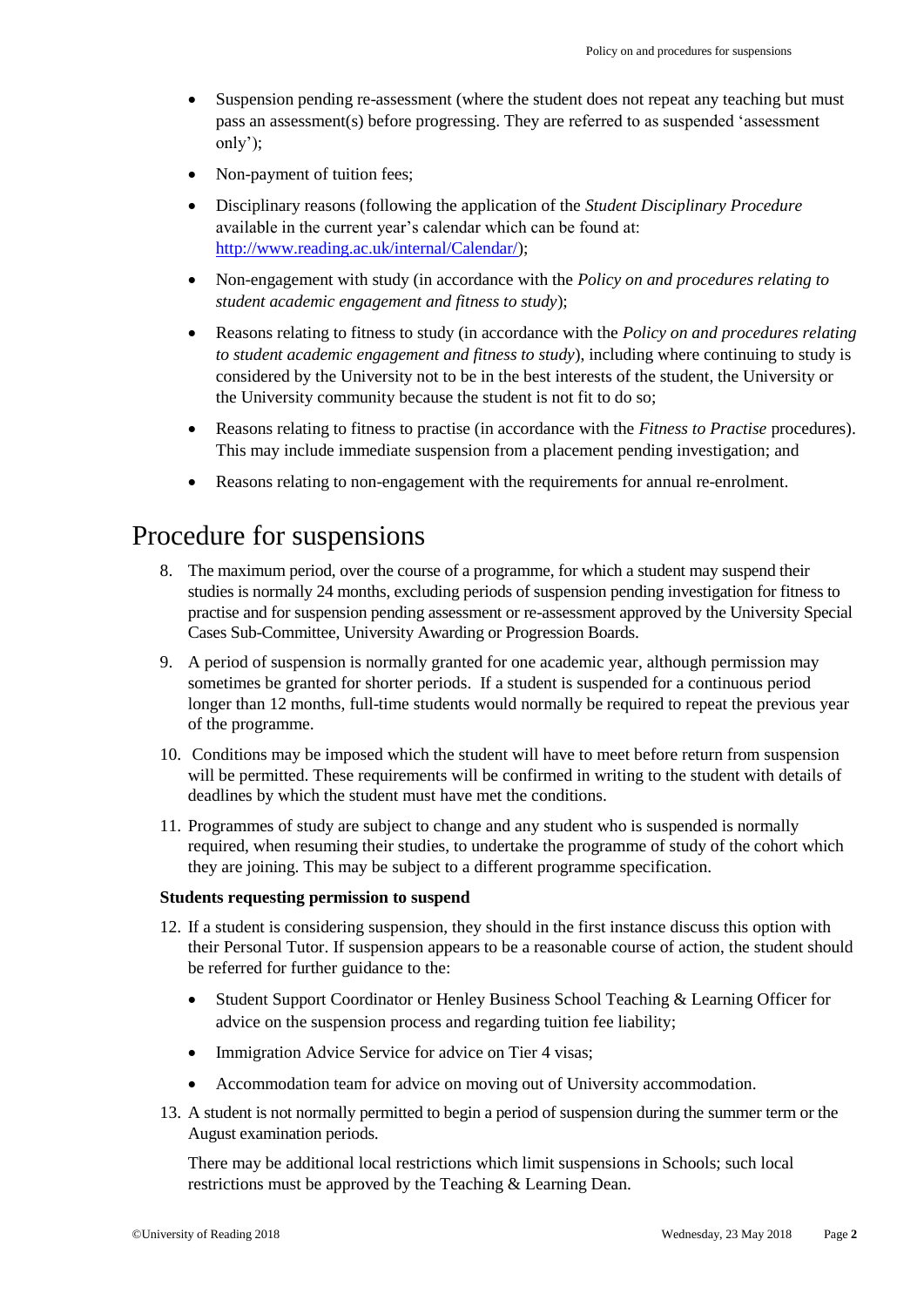- 14. If the student wishes to proceed, they will be required to put the request in writing by submitting a *Programme Suspension Request Form*. The form can be found online: [http://student.reading.ac.uk/essentials/\\_the-important-stuff/rules-and](http://student.reading.ac.uk/essentials/_the-important-stuff/rules-and-regulations/suspensions.aspx)[regulations/suspensions.aspx.](http://student.reading.ac.uk/essentials/_the-important-stuff/rules-and-regulations/suspensions.aspx)
- 15. The request for suspension will be considered by the Senior Tutor and the Student Support Coordinator or the Henley Business School Teaching & Learning Officer, as appropriate.
- 16. Requests must be escalated for approval by the Teaching & Learning Dean in the following circumstances:
	- a. Suspensions beyond the cumulative maximum
	- b. Academic conditions which must be fulfilled during the suspension and are conditions of return
	- c. Retroactive suspension
	- d. Any requests for suspension supported by the School which fall outside the normal accepted grounds for suspension.
- 17. If the suspension request is approved, the student will receive formal written confirmation of their suspension from the Support Centre or equivalent. If the suspension request is declined, the student will be notified in writing by the Support Centre or equivalent and will be advised of the grounds for the decision.
- 18. Normally students should cease attendance on their programme of study only on receipt of the written confirmation of suspension. The suspension does not come into effect until it has been formally approved.

#### **Students required by the University to suspend their studies**

19. Any student whom the University requires to suspend their studies for a period of time will be advised of this decision in writing with details regarding the grounds for and the consequences of suspension.

### Return from suspension

- 20. The student will normally return at the beginning of the next academic year (autumn term), or they may be given permission to re-join the programme at the start of the term in which the suspension occurred during the previous academic year. Return to study will be subject to the requirements set out below and in the *Policy on and procedures for students returning to or repeating study*.
- 21. Students are expected to return at the time confirmed by the University. Students will not be permitted to return before or after the agreed return date other than with the agreement of the relevant Senior Tutor and the Teaching and Learning Dean (or nominee). It is recommended that a student who has been suspended for more than 12 months should not normally be permitted to return without repeating a period of study.
- 22. When a student, excluding students suspended pending assessment or re-assessment, is ready to apply for return from suspension, they must confirm their intention to return to the Support Centre or Henley Business School Teaching and Learning Officer, who will guide them through the procedure for return.

#### **Students permitted to suspend their studies at their request**

23. A student who has requested and been permitted to suspend, and on whom no conditions are placed in respect of their return to study at the time of suspension, is **entitled** to resume their programme provided the return to study is at the agreed return date.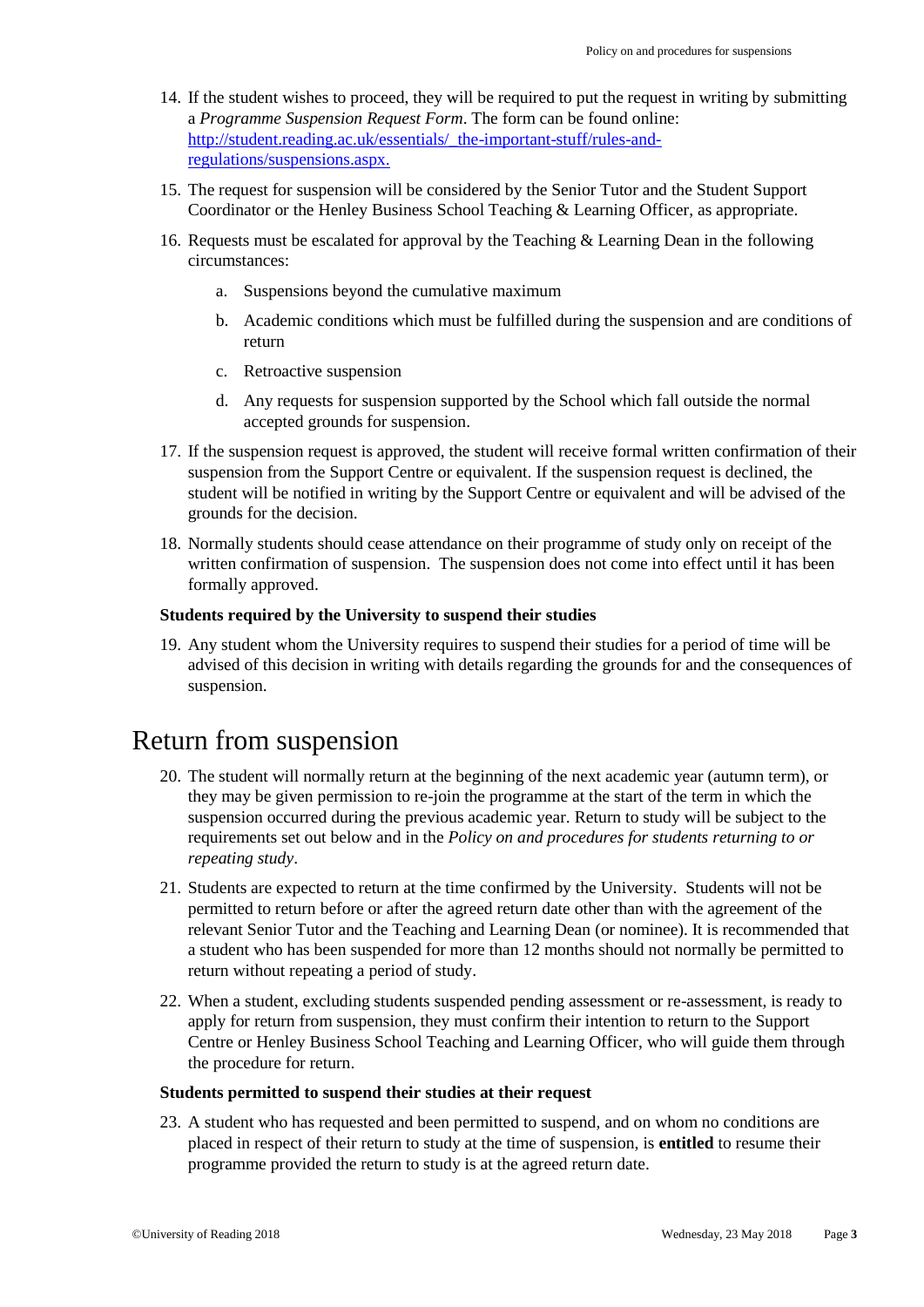- 24. A student who has requested and been permitted to suspend, and on whom conditions are placed in respect of their return to study at the time of suspension, is **entitled** to resume their programme provided conditions have been met and the return to study is at the agreed return date.
- 25. A student who has not met all of the conditions for return will not normally be permitted to return.
- 26. A student who does not resume their studies at the agreed return date will be withdrawn from their programme of study. Students who have been withdrawn may request reinstatement followed by a further period of suspension subject to the provisions of this policy.

#### **Students required by the University to suspend their studies**

- 27. A student who is suspended 'assessment only' has the right to return to undertake the assessment at the next scheduled assessment opportunity, and, if successful, resume their programme of study. It should be noted that a student shall not normally be eligible to be Deemed Not to have Sat on more than two occasions within a Part (for undergraduates) or within a one-year postgraduate programme (or within any year of study for postgraduate programmes which are longer than one-year in duration).
- 28. A student who is suspended 'assessment only' may also be subject to a condition which must be satisfied before the student can undertake the assessment (see paragraphs 30-32).
- 29. A student who is required to suspend for reasons relating to discipline, fitness, non-engagement or debt will be permitted to return at a time specified by the University, subject to fulfilment of any conditions imposed.

#### **Academic conditions to return**

30. Where a suspension imposed an academic condition on the student's right to return (supplementary to passing the relevant assessment), a decision on whether the condition has been met should be made by the Teaching & Learning Dean in discussion with the student's School. Where the Teaching & Learning Dean and the School determine that the condition has been met, they will inform the Support Centre or Henley Business School Teaching and Learning Officer who will re-activate the student's record.

#### **Non-academic conditions to return**

- 31. Where a suspension imposed a non-academic condition on the student's ability to return, the Support Centre or Henley Business School Teaching and Learning Officer will confirm fulfilment of conditions, liaising with the Senior Tutor who may seek advice from the Teaching & Learning Dean, as appropriate. The decision may need to take into account evidence supplied by a counsellor, a medical practitioner or other professional person.
- 32. Further details on the procedure to be followed for a student returning to their studies after a period of suspension on health/medical grounds is contained in the *Policy on and procedures for Students returning to or repeating study*.

## Appeals

- 33. A student who has requested suspension and had their request declined, or a student who has been suspended by the University against their wishes, has the right to appeal.
- 34. Students who are suspended as an outcome of another policy or procedure should refer to that policy or procedure for the appeal process.
- 35. Where the suspension is as a result of this policy and not owing to suspension under a different procedure, appeals should be raised as a stage 2 complaint under the Student Complaints Policy.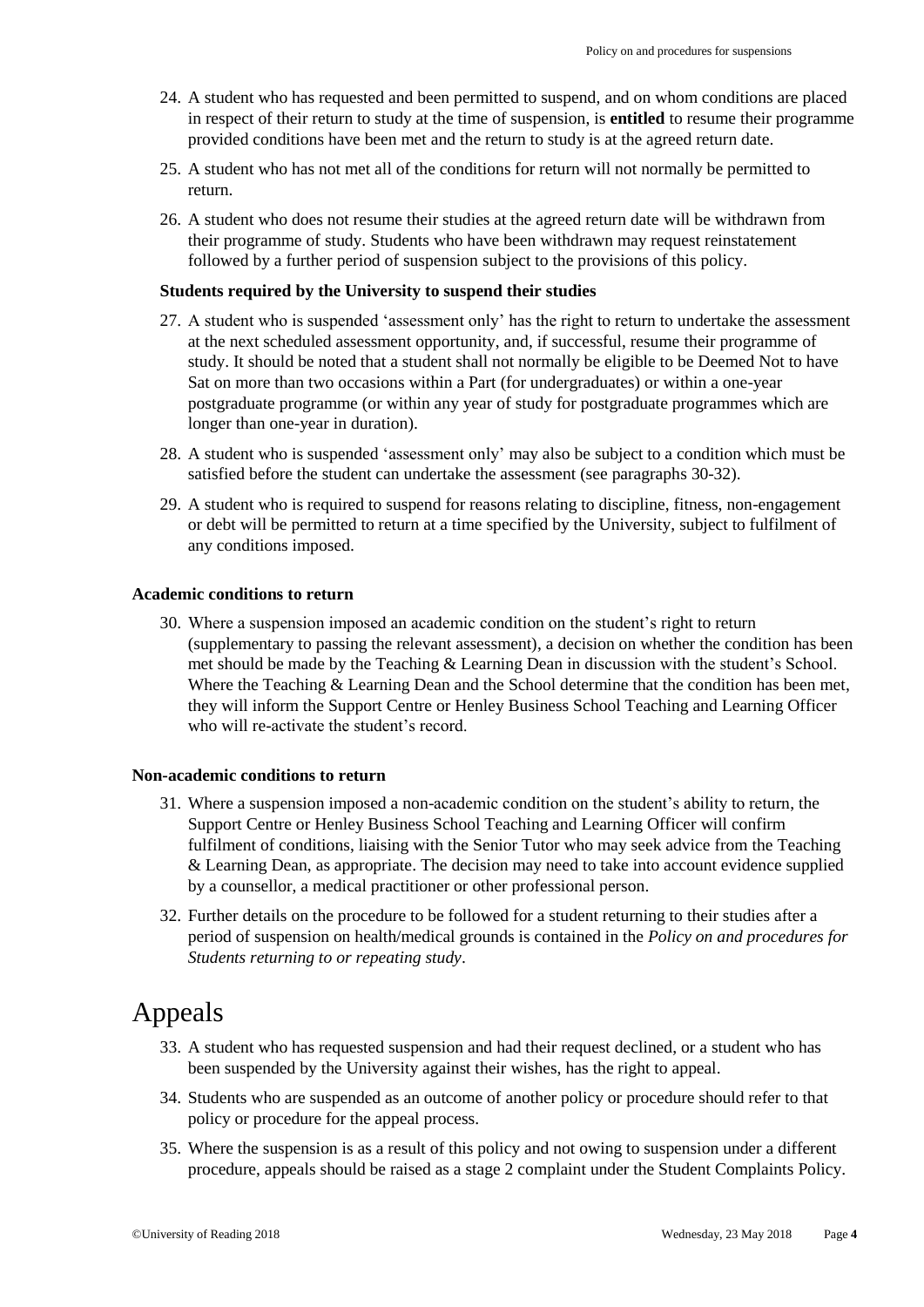# Coding of suspended students

- 36. RISIS Codes which are applied to suspended students will indicate if a student has been suspended:
	- for debt;
	- for disciplinary reasons (including temporary suspensions pending investigation);
	- under Calendar provisions essentially a risk to themselves or others;
	- 'assessment-only' i.e. cannot progress to the next stage of the programme until an assessment is passed;
	- for personal reasons affecting the student (sub-categories may be recorded).

These categories are not mutually exclusive and some students fall into more than one category.

# Entitlement of suspended students to access services

37. The following table does NOT apply to students suspended for disciplinary reasons or for reasons of debt. Students suspended for debt or disciplinary reasons are unable to access most University facilities.

| Access to                      | Entitlement                      |
|--------------------------------|----------------------------------|
| Teaching                       | Revision classes $1$             |
| Academic staff (especially ST) | By agreement with the School DTL |
| <b>Study Advice</b>            | Yes $(limited)^2$                |
| Counselling                    | Yes $(limited)^3$                |
| Disability Advisory Service    | Yes $(limited)^4$                |
| Careers                        | Yes                              |
| Email                          | Yes <sup>5</sup>                 |
| <b>RISIS</b>                   | Yes (limited)                    |

<sup>&</sup>lt;sup>1</sup> Students who are suspended are not normally permitted to attend lectures, seminars or tutorials, or to submit further formative or summative work. The exception is students who are suspended pending examination or reexamination: they are entitled to submit summative work required for re-assessment and attend any revision classes or other revision activities which are included in the normal provision for students and to seek guidance from tutors and lecturers in relation to their revision. Students are not liable to an additional fee for revision classes or revision activities which they attend.

-

Students who have been deemed not to have sat and have been suspended pending examination may apply to the Teaching & Learning Dean for an exceptional allowance to attend specified classes. The Teaching & Learning Dean will consider each case on its merits, and will grant such allowance in cases where a student has missed certain classes due to their circumstances. Such students will not normally be liable for an additional fee.

<sup>&</sup>lt;sup>2</sup> Where attendance is a condition of suspension or to facilitate return to study.

<sup>&</sup>lt;sup>3</sup> Where attendance is a condition of suspension, or to facilitate return to study, or to assess fitness to return to study, or until alternative support is arranged.

<sup>4</sup> Where attendance is a condition of suspension or to facilitate return to study.

<sup>&</sup>lt;sup>5</sup> Should be reminded to check University email regularly.